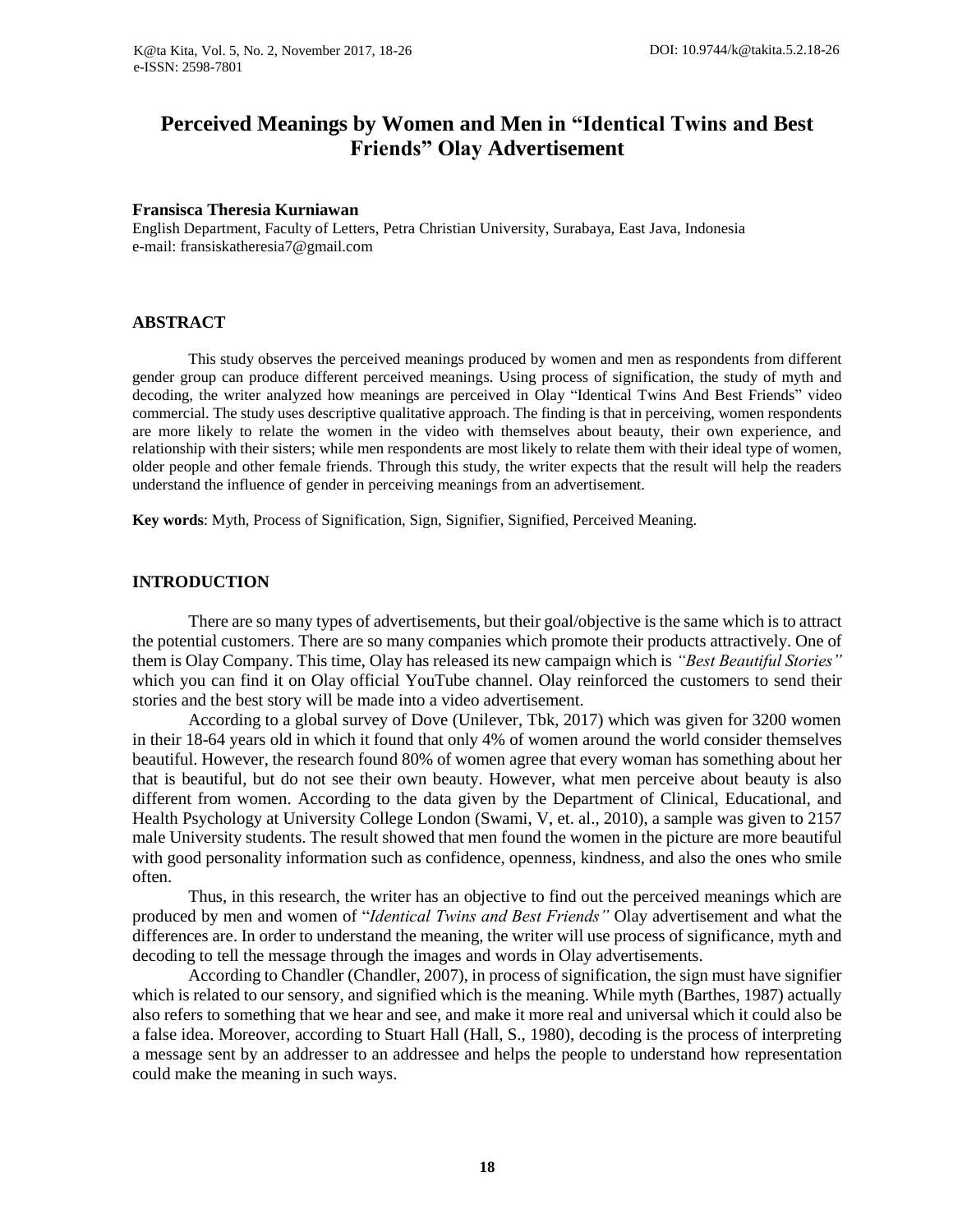### **METHODS**

The writer used descriptive qualitative approach (Schreier, 2012), because this approach is suitable with the research, since the writer wanted to reveal the individual interpretation in describing the meaning and the data also were in the form of text and pictures (not in the form of numeric data). The sources of the data were limited to one video of Olay "*Identical Twins and Best Friends"*  advertisement in which it could be found on Olay North America Official YouTube channel. The subjects of this research were 20 respondents consisting of 10 men and 10 women whose ages are between 20- 25 years old from Petra Christian University. The main instrument of this research was the writer herself since she was the one who collected and analyzed the data from the mentioned source above.

For procedure of data collection, firstly, the writer gathered the source of the data. The writer downloaded the "Identical Twins and Best Friends", saved it in her laptop, and made translation. After that, the writer established verbal and non verbal expressions to be asked in the interview section. Thirdly, the writer made a questionnaire in order to know the respondents' background information. Furthermore, the writer made interview questions and set the interview session. Lastly, the writer would put all the data in the form of table and analyze them.

Moreover, method of data analysis was the next step after collecting the data. The writer started to analyze each men and women group's perceived meanings of both verbal and non verbal expression. The writer here gave the tables of the pictures and questions that the writer used for the interview.

| I dole 1. Dotti wonich and men respondents of non-verbal expression. |              |                     |                  |                |              |  |  |  |  |
|----------------------------------------------------------------------|--------------|---------------------|------------------|----------------|--------------|--|--|--|--|
| No                                                                   | Do you think | Do their attitude   | What is the      | Do you think   | Do you think |  |  |  |  |
|                                                                      | the women    | that is shown in    | relation between | the women here | the women    |  |  |  |  |
|                                                                      | in the video | the video suit with | those attitudes  | like their own | in the video |  |  |  |  |
|                                                                      | are          | the attitude of     | with beauty?     | face and body? | look         |  |  |  |  |
|                                                                      | beautiful?   | women in            |                  |                | confident?   |  |  |  |  |
|                                                                      |              | general? Like       |                  |                |              |  |  |  |  |
|                                                                      |              | gentle, elegant, or |                  |                |              |  |  |  |  |
|                                                                      |              | tender-hearted?     |                  |                |              |  |  |  |  |
|                                                                      |              |                     |                  |                |              |  |  |  |  |
|                                                                      |              |                     |                  |                |              |  |  |  |  |
|                                                                      |              |                     |                  |                |              |  |  |  |  |

# Table 1. Both women and men respondents of non verbal expression.

Table 2. Both women and men respondents of verbal expression.

| N <sub>0</sub> | What are the meanings of the verbal expressions below? |               |                 |                |              |  |  |
|----------------|--------------------------------------------------------|---------------|-----------------|----------------|--------------|--|--|
|                | We feel most                                           | Her skin look | I don't think   | I have got my  | She makes me |  |  |
|                | beautiful when                                         | flawless and  | we're aging     | sister who can | feel better  |  |  |
|                | we're together                                         | beautiful     | because I don't | give me the    | about myself |  |  |
|                |                                                        |               | feel my age     | confidence     |              |  |  |

### **FINDINGS AND DISCUSSION**

The analysis is started with women respondents, and continued with men respondents.

• **The analysis of perceived meanings from women respondents (nonverbal data)** Here, the writer would start it from nonverbal data and continued with verbal data.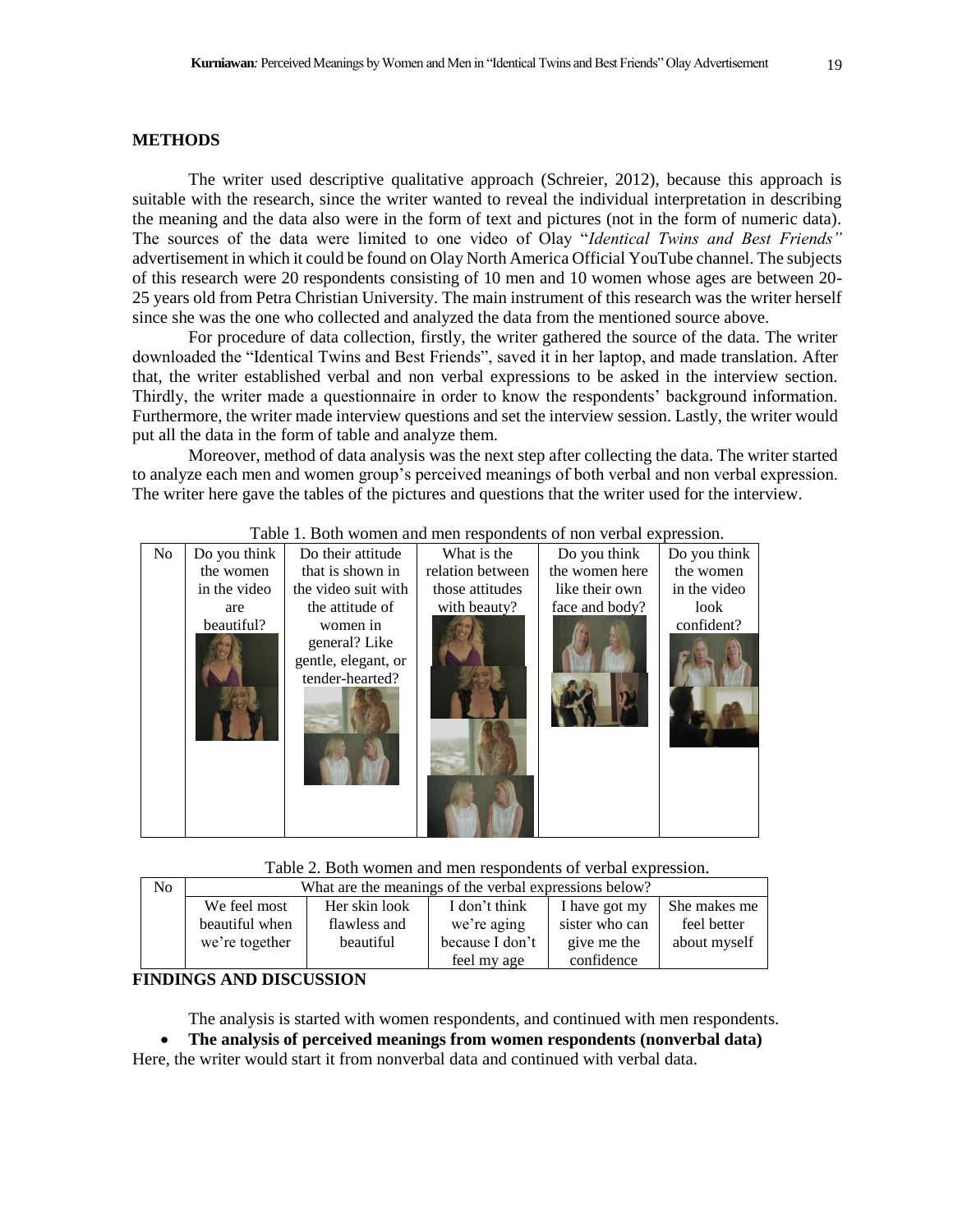

Figure 1. Pictures of the women in the video

Based on the first pictures, the writer asked question to 10 women respondents: Do you think the women in the video are beautiful?. In this part, the writer found 8 from 10 women (R1, R2, R3, R5, R6, R7, R8, and R10) agreed that the women in the video are beautiful because of their physical appearance: white skin. The women respondents here might still follow the traditional concept of beauty which considers white skin as beautiful and dark skin not beautiful. Here, it might also become a myth (Chandler, 2007) that culturally accepted among the societies that white skin is somehow more beautiful and powerful. Moreover, in the data, it also shows that 6 respondents (R2, R3, R5, R7, R8, and R10) saw the women are beautiful because they have Caucasian physical appearance. It might actually because most of Indonesians adore western people since they may look more powerful, dominant and have physical appearance that Indonesians mostly want, such as, pointed nose. Besides, 7 respondents (R1, R2, R5, R6, R8, R9, and R10) thought that women who smile a lot are beautiful. It might be interpreted that the ones who display positive expression like women in the video, are the ones whom they can get along with, make you relax, and feel more comfortable to open up.



Figure 2. Photo shoots and interview section

Based on the second pictures, the writer asked question to 10 women respondents: Do their attitude that is shown in the video suit with the attitude of women in general? Like gentle, elegant, or tender-hearted?. All 10 women (R1, R2, R3, R4, R5, R6, R7, R8, R9 and R10) agreed that the women's attitudes in the video suit with the attitude of women in general, because of their smile. It might be interpreted that smiling actually shows friendliness and could be seen as more attractive. In addition, 5 of 10 women (R1, R2, R3, R4, and R8) agreed that women in the video who sit politely show that they have the same attitude with other women. Women in the video who sit politely may actually show a good etiquette.



Figure 3. Pictures, photo shoot, and interview section

Based on these pictures, the writer asked question to 10 women respondents: What is the relation between those attitudes with beauty?. 8 from10 women respondents here (R1, R2, R4, R5, R6, R7, R8, and R9) think that women who follow the attitude that the society has taught are beautiful. It could be interpreted that women in the video were and are expected to have attitude like other women in general because the society still follow the traditional concept of having a good manner is considered as beautiful. Women in the video might be told to have good attitude, like caring for others, comfort, respecting, and/or even listening more.

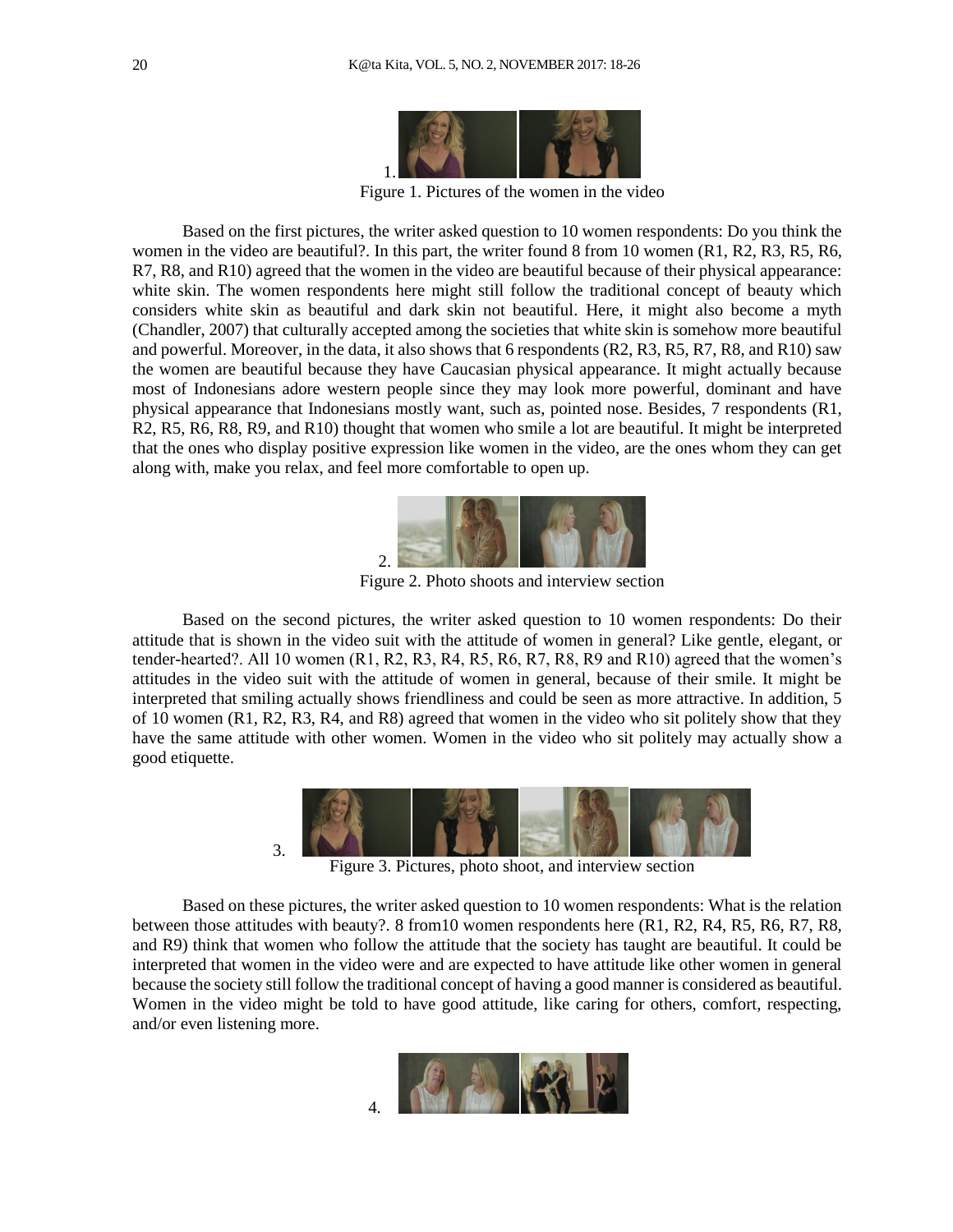### Figure 4. Second interview and photo shoot section pictures

Based on these pictures, the writer asked question to 10 women respondents: Do you think the women here like their own face and body?. Here, all women respondents (R1, R2, R3, R4, R5, R6, R7, R8, R9, and R10) thought that the women like their own face and body from the psychological perspective, which is smiling a lot and being confident. It could be interpreted that their smile is sincere in which that women who smile a lot may actually show that they are grateful and can accept themselves. They are confident because they might be not ashamed with their physical appearance and wear sleeveless shirt although the respondent thinks that they have big arms. Furthermore, 3 out of 10 women respondents (R2, R6, and R10) think that women in the video like their own face and body from their physical appearance. If women do not like their face, they may cover it with thick and heavy makeup so that their imperfection like their wrinkles, dark circles, and else will be covered. However, women in the video do not cover their wrinkles with heavy makeup.



Figure 5. Women's talks and pose when they are being photographed

Based on these pictures, the writer asked this question to 10 women respondents: Do you think the women in the video look confident?. First of all, 8 women respondents (R2, R3, R4, R5, R6, R7, R8, and R10) thought that the women look confident from the psychological perspective, in which they want to be photographed and smile naturally. It could be interpreted that they smile naturally as if they were not being interviewed. If women in the video were not confident, they might not like if people take a picture of them and might be afraid and anxious. Furthermore, 7 from 10 women (R1, R3, R4, R6, R7, R8, and R10) agreed that women look confident because they speak naturally. It could be interpreted that women in the video talk clearly and their talk does not look nervous or shy. It might be because their talk looks concise enough and comes across clearly.

#### • **The analysis of perceived meanings from women respondents (verbal data)**

After the writer analyzed women respondents' perceived meanings from the nonverbal data, the writer continued with the verbal data.

### 1. We feel most beautiful when we're together

Based on the above verbal expression, taken from the video, the writer asked the meaning that they can get. First of all, all women respondents (R1, R2, R3, R4, R5, R6, R7, R8, R9, and R10) agreed that the women in the video feel most beautiful because of their good relationship. It could be interpreted that since they love and are very close to each other, they might give a truly heartfelt praising in which she then feels appreciated and confident. Moreover, 3 out of 10 women respondents (R6, R7, and R10) agree that it is because they feel more powerful. It might be interpreted that powerful here means not afraid with negative things, like gossiping, insulting. In addition, 5 of 10 women (R4, R5, R7, R8, and R10) respondents think that they feel most beautiful when they are together because they are twins. It may be because people think twins are more outstanding and extraordinary.

### 2. Her skin looks flawless and beautiful

First of all, 5 women respondents (R2, R3, R4, R7, and R9) agreed that woman in the video said her skin looks flawless and beautiful, because of their good relationship. It may be because she is really close to each other since they were kid, and the fact that they are twins. Furthermore, the writer also found that there are 8 women respondents (R1, R2, R4, R5, R6, R8, R9 and R10) who think that the women said her skin looks flawless and beautiful, because they are confident. It might be because their talks look convincing in which people could be convinced to also think that her skin is beautiful.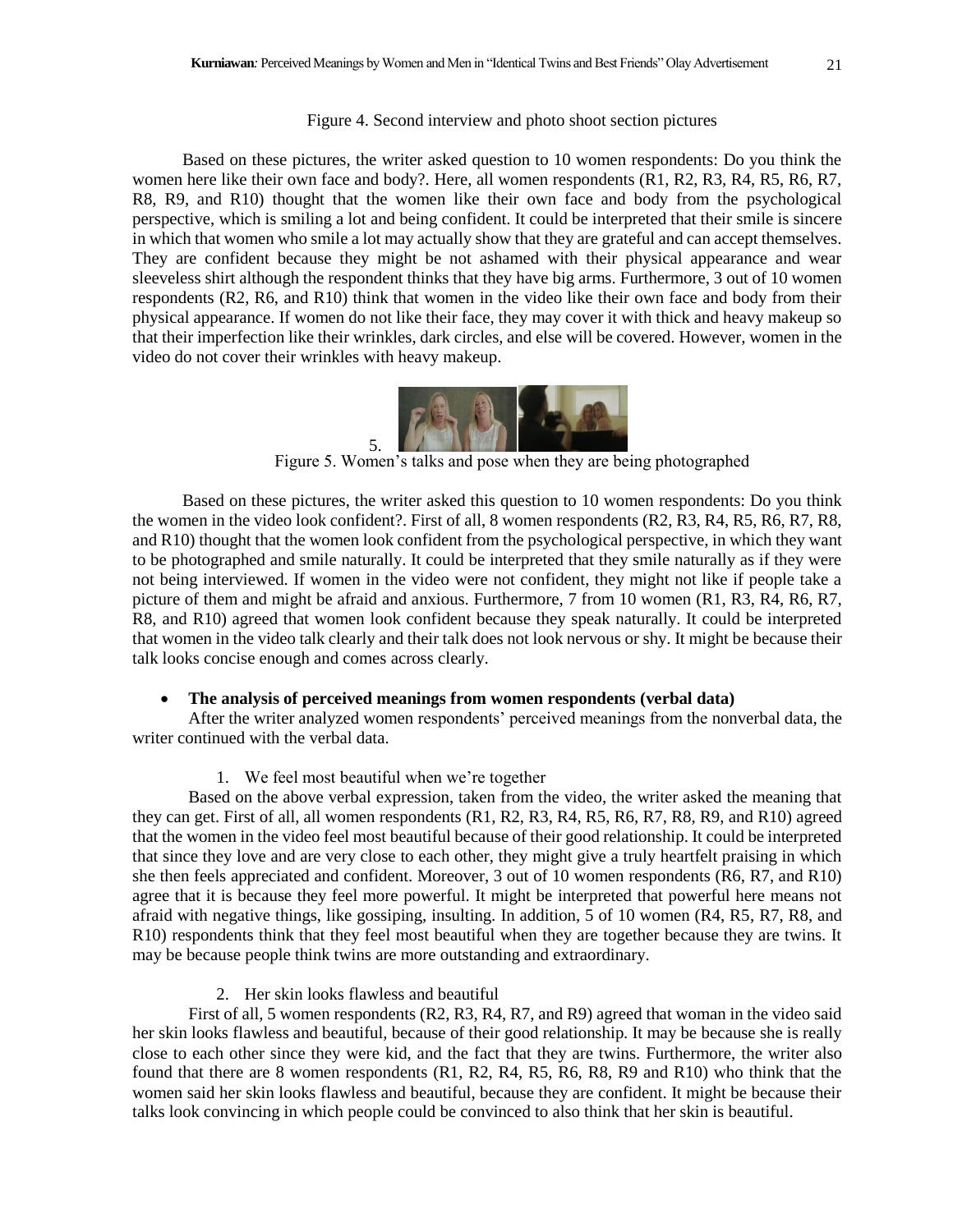# 3. I don't think we're aging because I don't feel my age

For the first analysis, 4 women respondents (R1, R2, R5, and R6) perceived that they say it because they are confident and positive thinking. It may be, because they have more self esteem. Since they always think positively and do self praising, they could boost their confident. In addition, 8 women respondents (R2, R3, R4, R5, R6, R8, R9 and R10) perceived that they say it because they want to be like a youngster. It could be interpreted that women in the video do not want to look like other mid-age people. That may be why they do self praising and say positive words in order to be like 18 years old do; active, passionate, fresh, and have dreams or goals to reach.

4. I have got my sister who can give me the confidence

For the first analysis, all 10 women respondents (R1, R2, R3, R4, R5, R6, R7, R8, R9 and R10) perceived that the woman in the video said I have got my sister who can give me the confidence, because of their close relationship. It might be because her sister always compliments her that she is still beautiful, then, she might believe that what her sister said is true rather than anyone else. In addition, there is one woman respondent (R6) who perceives that as mirror reflection. It may be because they are twins who have the same face, do the same things, and are always together since they were born.

5. She makes me feel better about myself

First of all, all 10 women respondents (R1, R2, R3, R4, R5, R6, R7, R8, R9 and R10) perceived that the woman in the video said "She makes me feel better about myself", because of their close relationship. Her sister might be a place when she is down / has a problem. She might ask for advice and compliment to make her feel better; since she thinks that her sister will do it for her. Secondly, 5 women respondents (R1, R2, R3 R7 and R10) perceive that it is related with being confident. It could be interpreted that her sister might make her feel better because she always compliments, supports, and motivates her.

• **The analysis of perceived meanings from men respondents (nonverbal data)** Below are the analyses for men respondents' perceived meanings from non verbal data.



Figure 1. Pictures of the women in the video

Based on these pictures, the writer asked question to 10 men respondents: Do you think the women in the video are beautiful?. In this part, the writer found there 9 men respondents (R11, R12, R13, R14, R15, R16, R17, R18, and R19) who agreed that the women in the video are beautiful and only one man respondent (R20) who thinks that they are not beautiful. For the first analysis, 7 men respondents (R11, R13, R14, R15, R16, R17, and R18) agreed that women in the video are beautiful because of their physical appearance: twins. It could be interpreted that having the same face might become the center of attention, be more outstanding and look special. Moreover, 5 women respondents (R11, R13, R14, R16, and R18) think that they are beautiful because of their proportional body. It might be interpreted that proportional body look healthier than if the women were obese / too slim. In addition, one man respondent (R20) thinks that the women in the video are not beautiful, because they look narcissistic. It could be interpreted that for R20, women should not always say that they are beautiful. It could also be interpreted that R20 may not like the way they talk. If they did not always say that they are beautiful, R20 might think that the women are beautiful.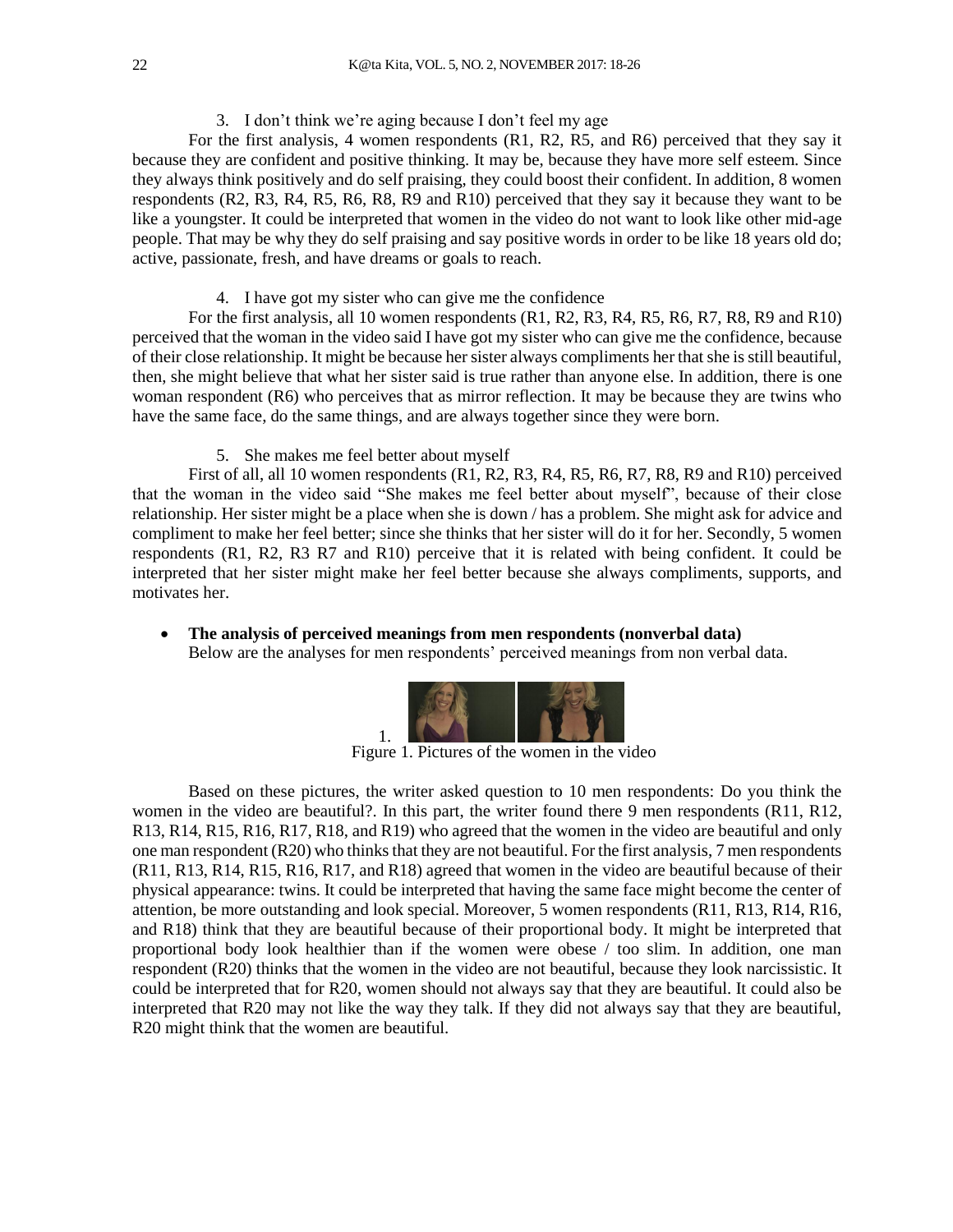

Figure 2. Photo shoots and interview section

Based on these pictures, the writer asked question to 10 men respondents: Do their attitude that is shown in the video suit with the attitude of women in general? Like gentle, elegant, or tender-hearted?. In this part, 9 men respondents (R11, R12, R14, R15, R16, R17, R18, R19 and R20) agreed that their attitudes are the same and only one man respondent (R13) who thinks that their attitudes do not suit with women in general. For the first analysis, 8 men respondents (R11, R14, R15, R16, R17, R18, R19 and R20) perceived that the women in the video have the same attitude with women in general from psychological perspective. It could be interpreted that women might smile often because they may be more expressive and emotional. Moreover, 3 respondents (R11, R16 and R18) perceive that it suits with women in general because they are open. It might be interpreted that women in the video might like to tell their stories because they may just want to express their affection towards each other. In addition, 1 man respondent (R13) thinks that the women in the video do not have the same attitude with women in general. R13 might believe that women in general tend to be more closed, while women in the video look open to other people. It could be interpreted that they talk freely because they seem that they could express themselves more.



Figure 3. Pictures, photo shoot, and interview section

Based on these pictures, the writer asked question to 10 men respondents: What is the relation between those attitudes with beauty?. First of all, 2 men respondents (R13, R20) thought that relation between those attitudes with beauty comes from the society's perspective. Here, it might be interpreted that women in the video might have more self esteem in which they may love and be happy with themselves of who they are. In addition, 8 men respondents (R11, R12, R14, R15, R16, R17, R18, and R19) agreed that it is related with appearance and attitude. Here, it might be interpreted that women in the video could make others, including the respondents, comfortable and happy since they have the same attitude with women in general.



Figure 4. Second interview and photo shoot section pictures

Based on the pictures above, the writer asked question to 10 men respondents: Do you think the women here like their own face and body?. All 10 men respondents (R11, R12, R13, R14, R15, R16, R17, R18, R19 and R20) agreed that women in the video like their own face and body from psychological perspective. Here it might be interpreted that women in the video like to do self praising in order to boost their confidence. Moreover, 4 men respondents (R14, R16, R18, and R20) agreed that women in the video like their own face and body from their attitude: complimenting. It could be interpreted that women like their own face and body because they might seem like they do not complain about their face and body; but they do self praising.

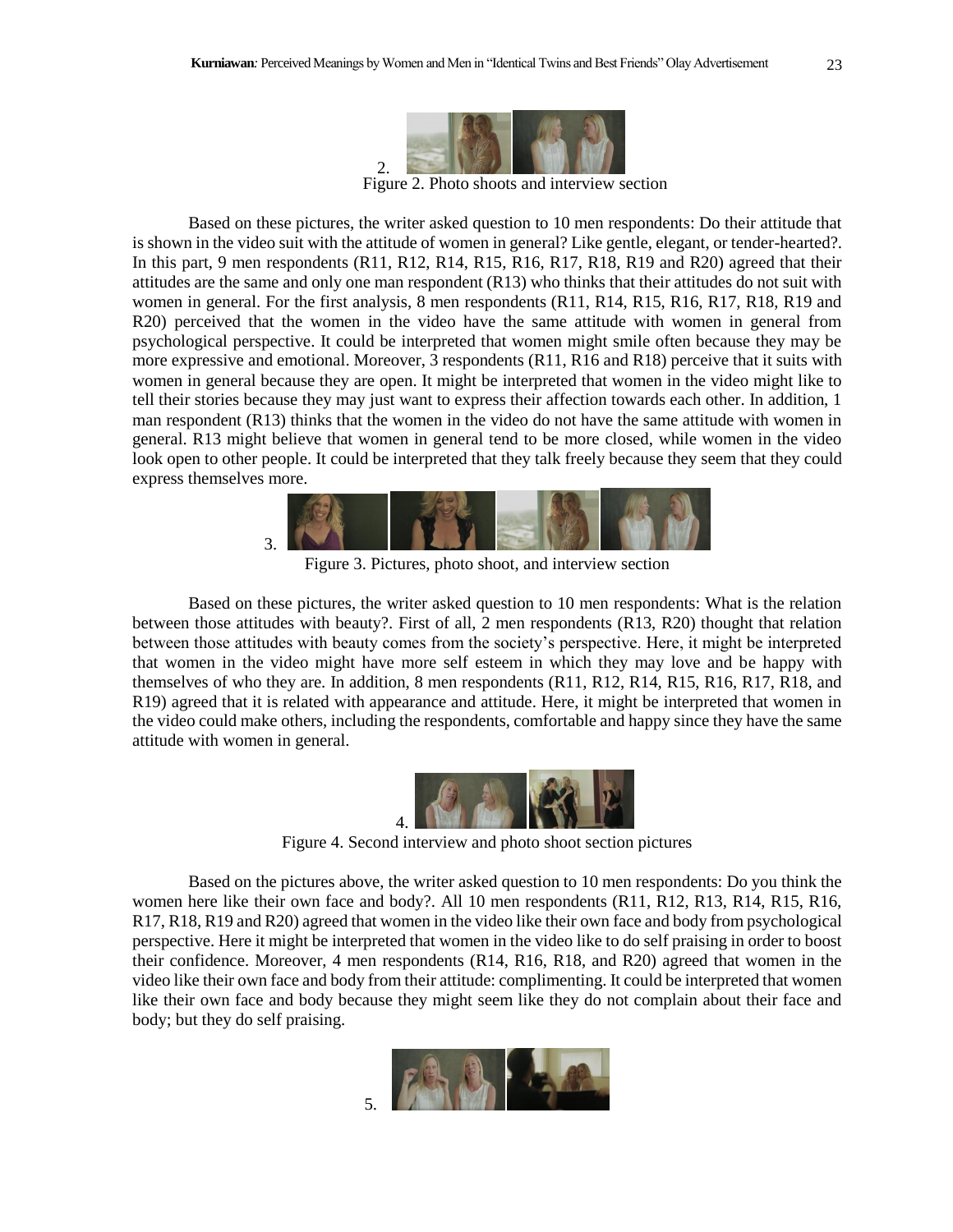## Figure 5. Women's talks and pose when they are being photographed

Based on these pictures above, the writer asked question to 10 men respondents: Do you think the women in the video look confident?. For the first analysis, all 10 men respondents (R11, R12, R13, R14, R15, R16, R17, R18, R19 and R20) agreed that women in the video look confident from psychological perspective. It might be interpreted that if the women were not confident, they would probably do not join this beauty campaign, because if they wanted to join this campaign, they need to be photographed. Next, all 10 men respondents (R11, R12, R13, R14, R15, R16, R17, R18, R19 and R20) agreed that women in the video look confident from the way they talk. It might mean that they look enthusiastically when they talk so that they could speak loudly and passionately

# • **The analysis of perceived meanings from men respondents (verbal data)**

Here are the analyses for the perceived meanings with the verbal data.

## 1. We feel most beautiful when we're together

For the first analysis, all 10 men respondents (R11, R12, R13, R14, R15, R16, R17, R18, R19, and R20) perceived that it is related with their closed relationship. It might be interpreted that when they are together, they know each other best, and could give advice and suggestion to each other which make them look better; and because of that, they feel that they are most beautiful when they are together. In addition, 3 men respondents (R12, R14, and R20) perceived that it is related with being twins. It might be interpreted that twins are center of attention, in which people may always see them and become the topics that they talk whenever they go together.

### 2. Her skin looks flawless and beautiful

Firstly, 5 men respondents (R11, R13, R14, R15, and R18) perceived that it is related with their closed relationship. It could be interpreted that by complimenting each other, it actually may show that she wants to make her sister happy and feel good. Moreover, all 10 men respondents (R11, R12, R13, R14, R15, R16, R17, R18, R19, and R20) perceive it from psychological perspective and attitude. It could be interpreted that the women seem never having a negative thought about themselves, but always say and have self-praising that she is still beautiful and her skin still looks flawless.

### 3. I don't think we're aging because I don't feel my age

5 men respondents (R12, R16, R17, R18, and R20) perceived that it is because of psychological perspective. It might be interpreted that positive thinking make the women in the video look confident; whereas if the women had negative thought, it would bring them down and lower their confidence. Secondly, all 10 (R11, R13, R14, R15, R16, R17, R18, R19 and R20) women respondents perceived it as having spirit like youngsters. Here, it could be interpreted that women in the video might be confident since they wear dress and sleeveless shirt like youngsters do. Not aging always be interpreted as the face and body look younger (Signifier), but "Not aging" can have another meaning for the respondents interpret the women as having young spirit (Signified): passionate, excited, and like new or challenging stuffs (Process of Signification, Chandler, 2007).

# 4. I have got my sister who can give me the confidence

For the first analysis, 9 men respondents (R11, R13, R14, R15, R16, R17, R18, R19 and R20) perceived that it is because of their close relationship. It might be interpreted that compliments can boost her self-esteem. Her sister might give her a genuine praise that can be a positivity boost. Moreover, 6 men respondents (R11, R12, R13, R14, R15, and R17) think that it is related with mirror reflection. Since they are twins, they look like mirror reflection to each other. When she looks at her sister and compliments her, it might actually show that she also compliments herself, in which it could make her become confident.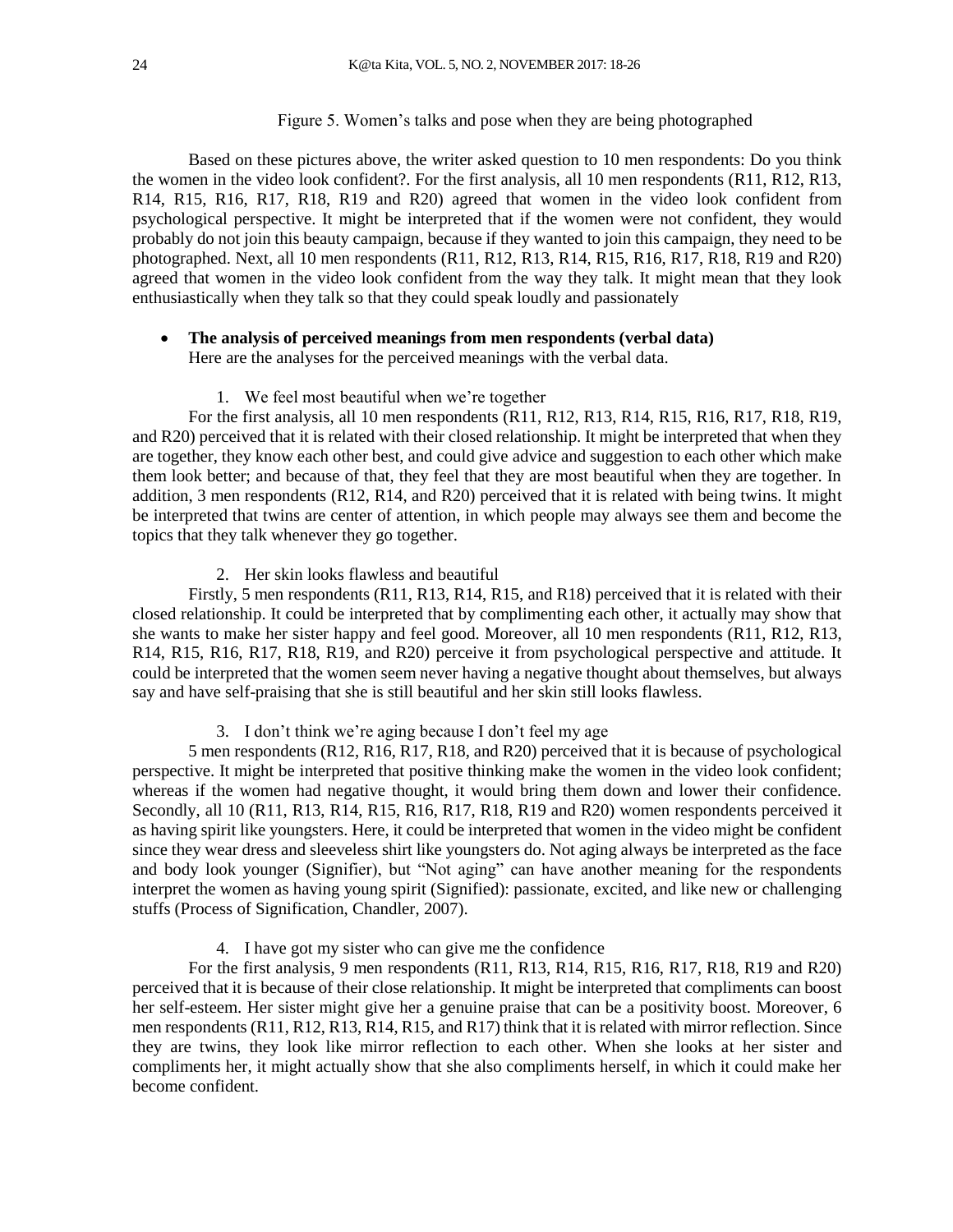For the first analysis, all 10 men respondents (R11, R12, R13, R14, R15, R16, R17, R18, R19 and R20) perceived that it is because of their close relationship. It might be interpreted that she will do what her sister said when she does wrong things and maybe, she will not do it if her friends admonish her, since the one who understands her better is only her sister. Moreover, 2 men respondents (R12 and R19) perceive that it may be related with being confident. In this case, it might be interpreted that she feels comfortable.

# • **The similarities between women and men respondents' perceived meanings in nonverbal data**

The first similarity is that both women and men respondents agree that the women in the video are beautiful from the psychological perspective which is confident and always smile. Secondly, both women and men respondents agree that their attitude suits with women in general because they always smile a lot and the way their talk is gentle and calm.

## • **The similarities between women and men respondents' perceived meanings in verbal data**

In the verbal data, both women and men respondents perceive "We feel most beautiful when we are together", because of their closed relationship which always help and support each other, and because they are twins. Both of them think that twins are somewhat more attractive. Secondly, in "Her skin looks flawless and beautiful", both of them produce similar perceive meanings in which the women say that because they love each other; they are confident; and it is related with Olay products.

# • **The differences between women and men respondents' perceived meanings in nonverbal data**

The first difference that the writer finds is that women respondents think they are beautiful from their face appearance, while men respondents emphasize on their body proportion. Second difference, all women respondents agree that the women are beautiful, while in men respondents, there is only 1 man who thinks that they are not beautiful. Thirdly, all women respondents also agree that the women's attitudes suit with women in general, but in men respondents, there is only 1 man who thinks that their attitudes do not suit with women in general because they are confident and women in general not.

## • **The differences between women and men respondents' perceived meanings in verbal data**

Both men and women respondents think that "We feel most beautiful when we are together", is related with being powerful. Here, women respondents perceive it as not afraid with anything, such as bad rumors, gossips, or mocks. While men respondents think that it is related with being stronger in life. Moreover, both men and women respondents think that "I have got my sister who can give me the confidence", is related with mirror reflection. Here, there is only 1 woman respondent who relates it with mirror reflection; while in men respondents; there are 6 respondents who relate it with mirror reflection.

# **CONCLUSION AND SUGGESTIONS**

Indeed, both men and women respondents produced some similarities and differences in producing perceived meanings. After that, the writer identified some similarities and differences produced by these two groups. In the findings, the writer found that women respondents' perceived meanings tend to relate the women in the video with themselves about beauty and their own experience, and relationship with their sisters; while men respondents are most likely to relate it with their ideal type of women. Some of men respondents also talk about their experience dealing with older people and other female friends, but mostly relate them with their ideal type of women. Finally, the writer recommends researches on perceived meanings from other advertisements by looking at other factors than gender, such as age, or ethnicity. Thus, the writer also hopes that it could be a source of information for those who want to do the research on semiotic analysis.